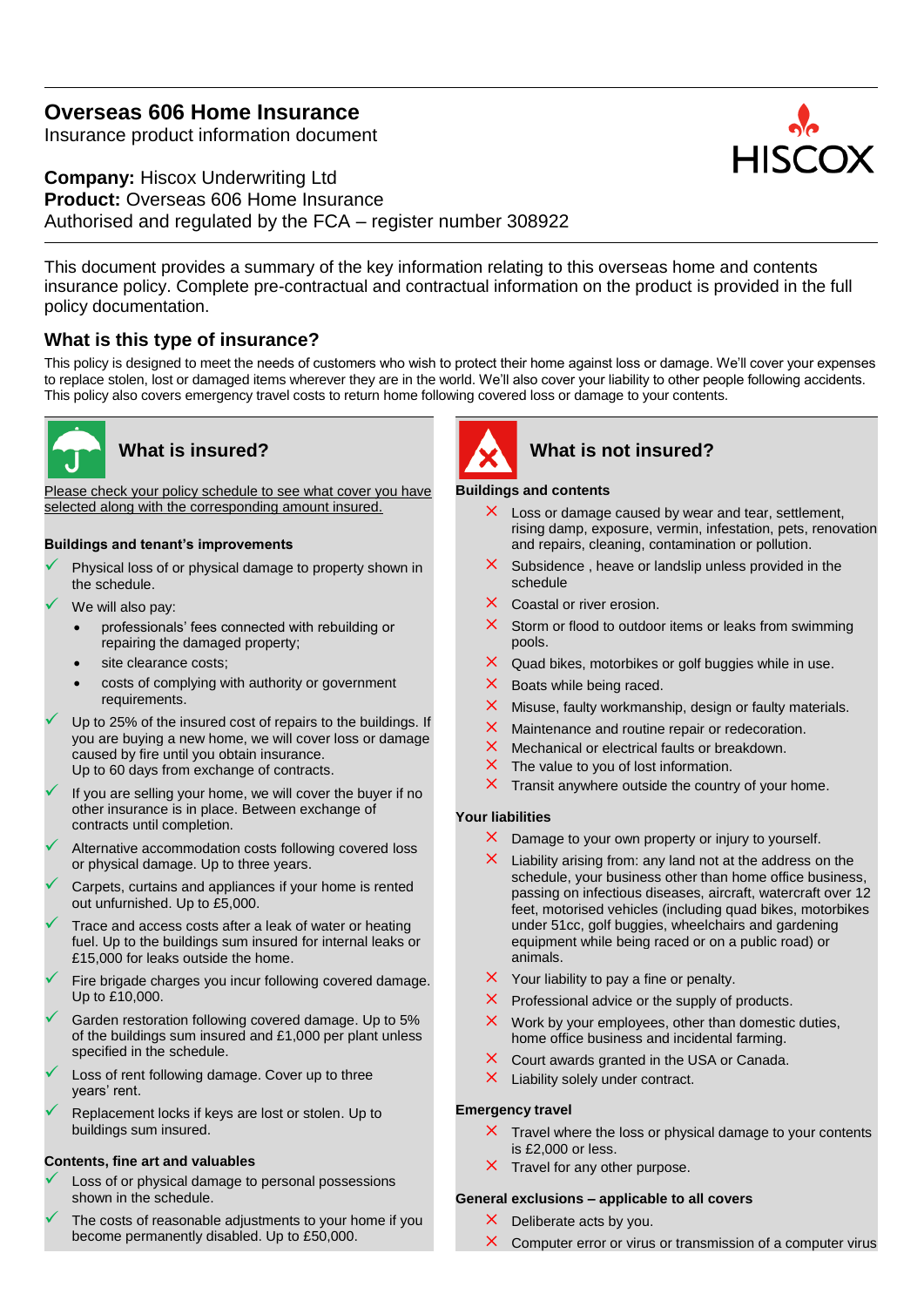- Alternative accommodation costs or loss of rent owed by or to you following covered loss or physical damage. Up to three years.
- Physical damage to business records. Up to £10,000 to reconstitute data and up to £10,000 for book debts.
- Physical damage to personal records. Up to £2,500 for digital data including music, photographs and videos.
- Increased costs of working. Up to £25,000.
- Increase in the value of fine art following the death of the artist. Up to £100,000.
- Fine art you bought but must return if you do not have good title to it. Up to £25,000.
- Accidental loss of fuel or metered water.
- Loss of, physical damage to, or unauthorised use of, your bank cards. Up to £30,000.
- Loss of or physical damage to your money. Up to £5,000.

### **Your liabilities**

Your liability:

- to others for injury or property damage occurring at your home.
- for injury or property damage occurring anywhere in the world.
- for injury or disease to your domestic employees.

#### **Emergency travel**

- If your contents are lost or physically damaged, we will pay travel costs for you and up to one other family member to return home by air or rail to mitigate the loss:
	- up to £600 per return ticket for each incident of loss;
	- up to £2,000 in total for the period of insurance.

by you.

- $\times$  War, confiscation or any nuclear reaction or radiation.
- $\times$  Biological, chemical contamination or utility supply failure resulting from terrorism.
- $\times$  Any loss insured elsewhere, including the amount you are covered for under the Consorcio de Compensación de Seguros for extraordinary risks in Spain.



### **Are there any restrictions on cover?**

#### **Buildings and contents**

- Extended replacement costs are only provided if the buildings sum insured reflects a valuation by an approved valuer within the last 5 years, the valuation does not reveal any repair restrictions and your building is not listed.
- Unless specified otherwise, the most we will pay for any one item, pair or set is:
	- £25,000 for fine art; and
	- £15,000 for valuables.
- Damage caused by leaking water while your home is unoccupied is only covered if your heating is maintained at ten degrees or if tanks and apparatus are turned off and drained down.
- We won't cover damage to items in transit that aren't adequately packed and secured.
- Loss or damage while the home is unfurnished, unless caused by fire, lightening or explosion.

#### **Your liabilities**

- We do not cover your liability for injury or property damage anywhere other than your home or liability for claims by employees unless you also insure your contents with us.
- We will only cover pollution or contamination caused by a sudden and unexpected release and where you tell us within 60 days of the end of the period of insurance.
- We won't cover your liability for accidents in the USA or Canada if you (or the employee if liability arises from your employee's work) have been there for more than 90 days in total during the period of insurance.
- We won't cover bodily injury claims which should be covered by a social security or compensation scheme.

#### **Emergency travel**

- We do not cover you for emergency travel unless you also insure your contents with us.
- ! You must notify us of the damage to your contents within 21 days of the loss or damage, obtain our consent before booking the travel and retain all travel documents and receipts.

#### **General – applicable to all sections**

- We will not cover the amount of the excess, unless we agree the excess does not apply.
- We will not cover losses unless you are covered under the relevant section of the policy.
- ! Cover for certain items or types of loss or claim are limited. All relevant limits can be found in the policy wording or schedule.
	- We will cover you as required under French or Spanish law.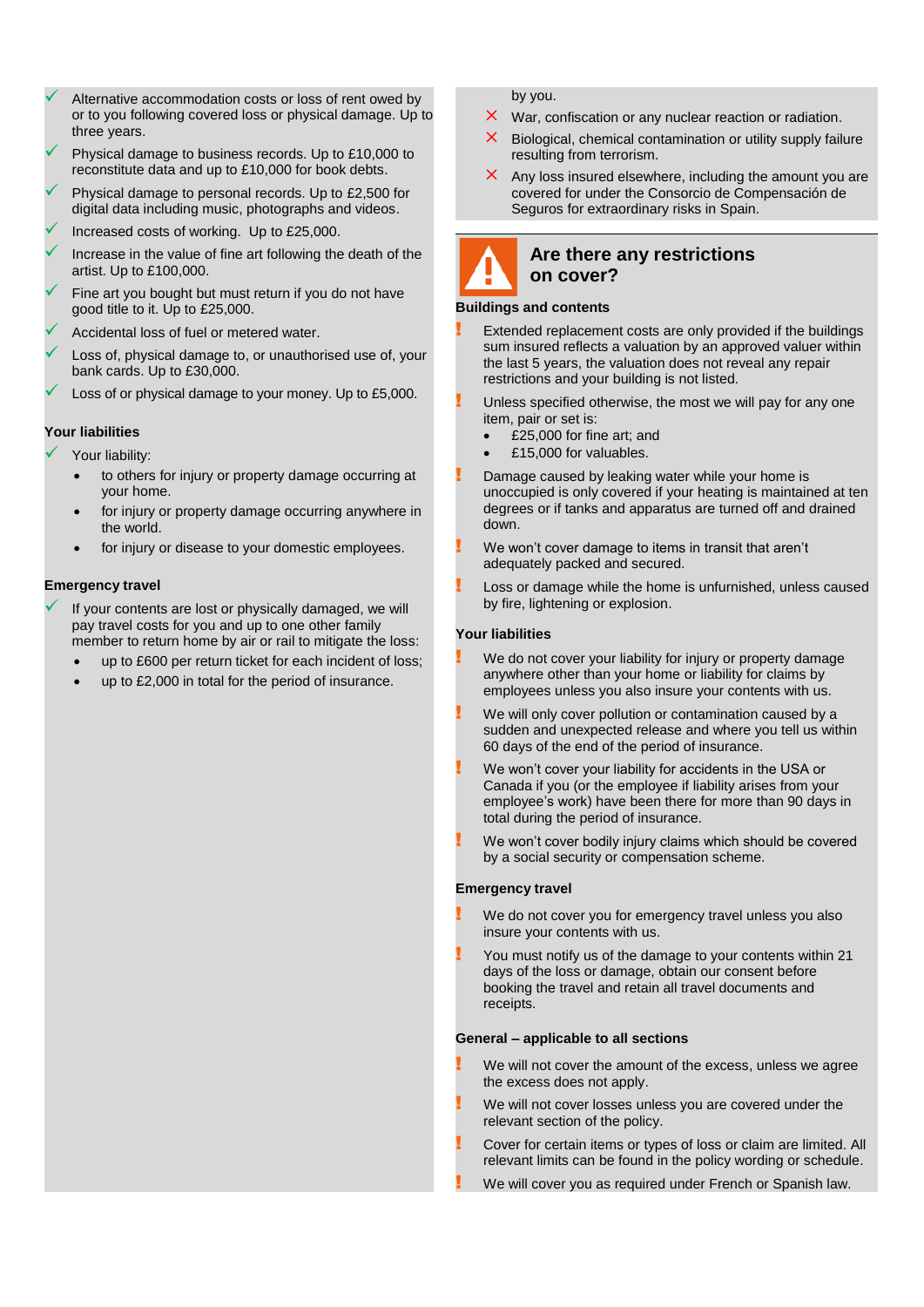

# **Where am I covered?**

At the address on the schedule and anywhere else in the world, as detailed in each section in the policy wording and schedule.



# **What are my obligations?**

- You must take care when answering questions and ensure that all information is accurate and complete.
- You must let us know if the information provided changes.
- You must ensure items are insured at full value.
- You must take reasonable care to prevent accident, injury and damage.
- You must tell us as soon as possible about any potential claim or loss.
- You must tell us if you are undertaking renovation or building works over £50,000 before you enter into any contracts and at least 30 days before the work starts.
- You must tell us if your home is going to be unoccupied for more than 60 days or is going to be unfurnished.



# **When and how do I pay?**

Please check your policy schedule for payment method.



# **When does the cover start and end?**

Please check your policy schedule for your cover start and end dates.



# **How do I cancel the contract?**

By giving us 15 days' notice by writing to us. You will receive a full refund if you cancel within 15 days of insuring with us and you have not made a claim. If you cancel after the first 15 days and have not made a claim we will return a pro-rata proportion of your premium.

IPID-APC-UK-SEAS(1) 18580 02/18

Wording: 4252 06/16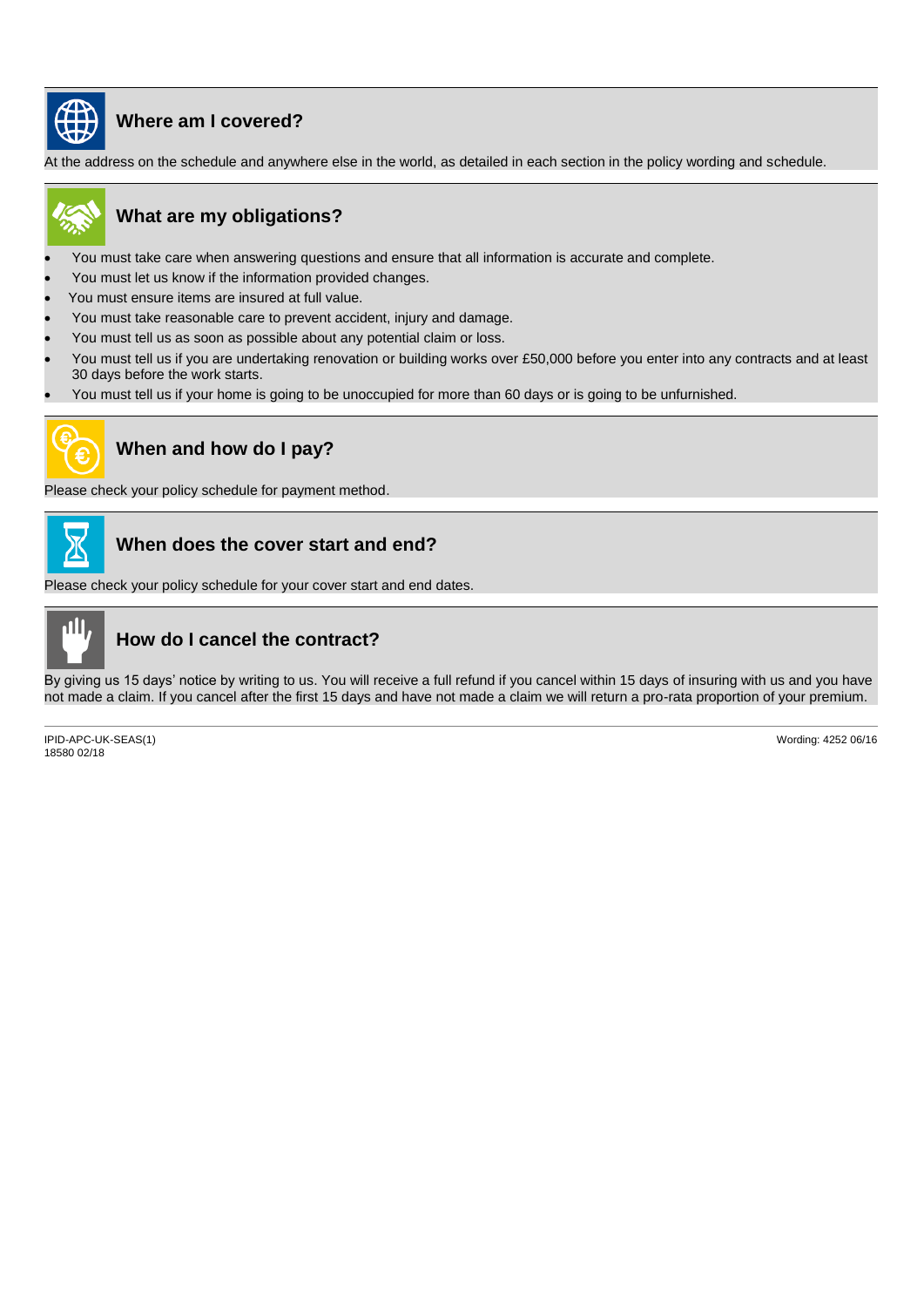# **Important information**

### **How to make a claim**

If you suffer a loss and may need to make a claim you should contact us as soon as possible. For all claims you will need to provide your Hiscox policy number and full details of the claim, including the date, amount claimed and circumstances.

# **Complaints procedure**

If you have a complaint, you can contact us using the details below and we will ensure your complaint is directed to the relevant provider's complaints handling department.

Hiscox Customer Relations The Hiscox Building Peasholme Green York YO1 7PR United Kingdom By phone: 0800 116 4627 By phone from mobiles or abroad: +44 (0)1904 681198 By email: [customer.relations@hiscox.com](mailto:customer.relations@hiscox.com)

In the event that you remain dissatisfied with the way your complaint has been handled, you may refer the matter to the Complaints team at Lloyd's. Their address is: Complaints Lloyd's One Lime Street London EC3M 7HA Tel No: 020 7327 5693 Fax No: 020 7327 5225 E-mail: complaints@lloyds.com Website: http://www.lloyds.com/complaints Details of Lloyd's complaints procedures are set out in a leaflet "Your Complaint - How We Can Help" available at http://www.lloyds.com/complaints and are also available from the above address.

If you remain dissatisfied after Lloyd's has considered your complaint, you may have the right to refer your complaint to the Financial Ombudsman Service.

The Financial Ombudsman Service is an independent service in the UK for settling disputes between consumers and businesses providing financial services. You can find more information on the Financial Ombudsman Service at www.financialombudsman.org.uk. Their address is:

The Financial Ombudsman Service Exchange Tower London E14 9SR Tel No: 0800 023 4 567 or 0300 123 9123 E-mail: complaint.info@financial-ombudsman.org.uk

If you have purchased your policy online you can also make a complaint via the EU's online dispute resolution (ODR) platform. The website for the ODR platform is:<http://ec.europa.eu/odr>

# **General Information**

Hiscox Underwriting Ltd underwrites the policy on behalf of Hiscox Insurance Company Limited, certain underwriters at Lloyd's (managed by Hiscox Syndicates Ltd) and third party insurers as detailed in policy schedule.

Unless some other law is agreed in writing, this policy is governed by English law. If there is a dispute, it will only be dealt with in the courts of England or of the country within the United Kingdom in which your main residence is situated. We are covered by the Financial Services Compensation Scheme (FSCS). If we cannot meet our obligations you may be entitled to compensation from the scheme. Full details are available at www.fscs.org.uk.

# **Our services**

This is a statement of the terms of business on which we agree to act and contains details of our regulatory and statutory responsibilities under the supervision of the Financial Conduct Authority. If you have any questions, please advise your usual contact in the first instance who will be pleased to assist you.

### **About us**

Hiscox Underwriting Ltd, registered in England no. 02372789, at 1 Great St Helen's, London EC3A 6HX is authorised and regulated by the Financial Conduct Authority. Our FS Register number is 308922. Our permitted business is arranging home insurance. You can check this on the FS's Register by visiting website https://register.fca.org.uk/ The FCA is the independent watchdog that regulates financial services.

Hiscox Ltd indirectly owns 100% of Hiscox Underwriting Ltd and Hiscox Insurance Company Limited.